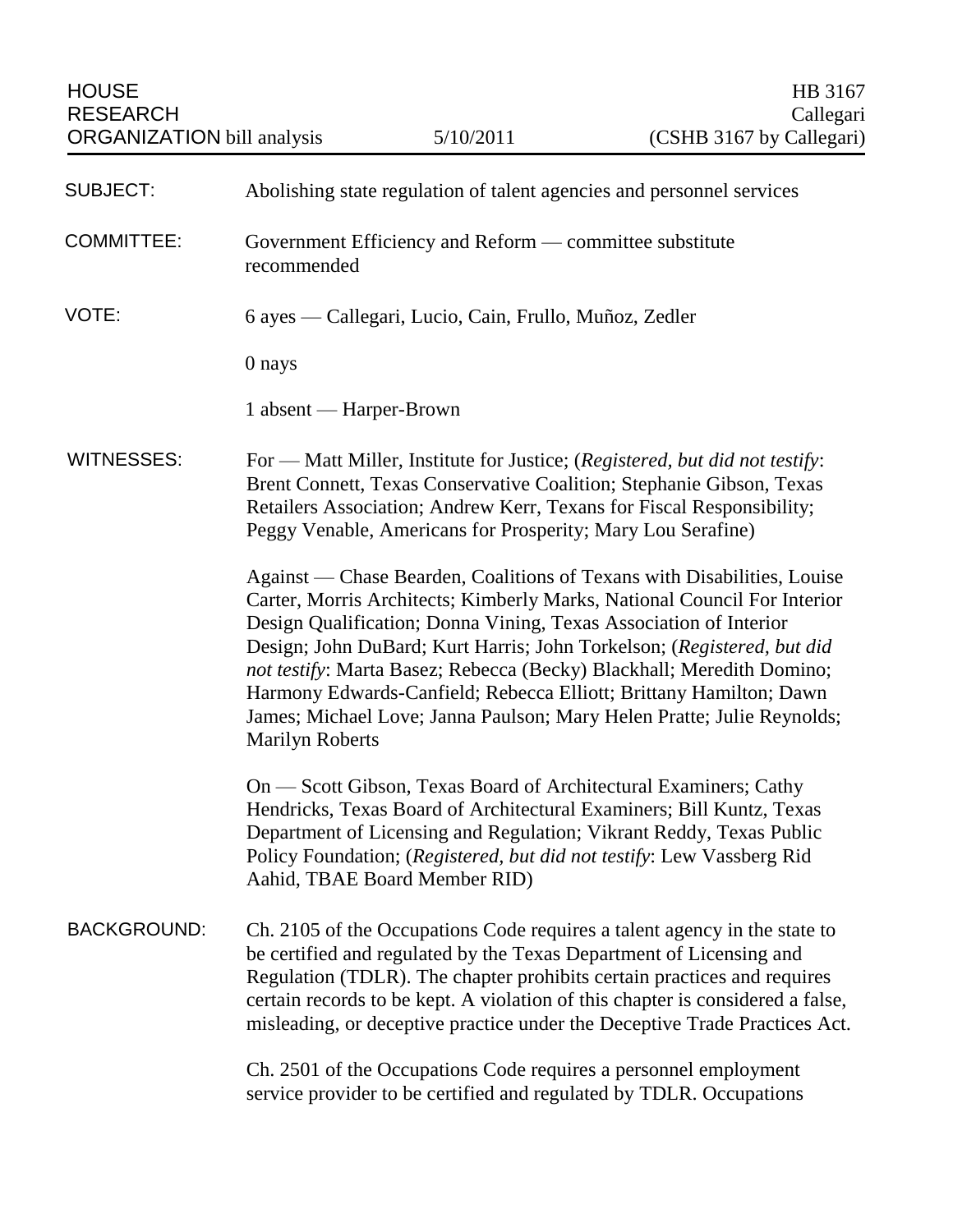## HB 3167 House Research Organization page 2

|         | Code, subch. B and C describe the certificate of authority needed by a<br>personnel employment service provider to operate and the practices in<br>which an owner, operator, counselor, agent, or employee of a personnel<br>service may not engage.<br>TDLR is authorized to investigate and enforce complaints about personnel<br>employment service providers, and may conduct a hearing and decide<br>whether to issue a warning or revoke certification. |
|---------|---------------------------------------------------------------------------------------------------------------------------------------------------------------------------------------------------------------------------------------------------------------------------------------------------------------------------------------------------------------------------------------------------------------------------------------------------------------|
| DIGEST: | <b>Talent agencies.</b> CSHB 3167 would repeal Occupations Code, ch. 2105,<br>which regulates talent agencies.                                                                                                                                                                                                                                                                                                                                                |
|         | An action, including a disciplinary or administrative proceeding, that was<br>pending in relation to a violation of this chapter would be dismissed on the<br>effective date of the bill. An administrative penalty assessed by TDLR<br>related to a violation of the chapter as it existed before the bill still could<br>be collected.                                                                                                                      |
|         | The bill would not affect the pending prosecution of an offense under ch.<br>2105 as it existed before the effective date of the bill. An offense<br>committed before the effective date of the bill would be governed by the<br>law in effect at the time the offense was committed. An offense would be<br>committed before the effective date of the bill if any element of it was<br>committed before that date.                                          |
|         | TDLR would have to return a prorated portion of the fee paid for the<br>issuance or renewal of a registration to the person who held the valid<br>registration.                                                                                                                                                                                                                                                                                               |
|         | Personnel services. CSHB 3167 would amend Occupations Code, sec.<br>2501 to repeal the requirement for a personnel service to hold a certificate<br>of authority issued by TDLR. An action that was pending related to the<br>imposition of a fee by a personnel service before an employment offer was<br>accepted would be dismissed on the effective date of the bill.                                                                                     |
|         | An administrative penalty that was assessed by TDLR related to a<br>violation of ch. 2501 as it existed before the effective date of the bill could<br>be collected.                                                                                                                                                                                                                                                                                          |
|         |                                                                                                                                                                                                                                                                                                                                                                                                                                                               |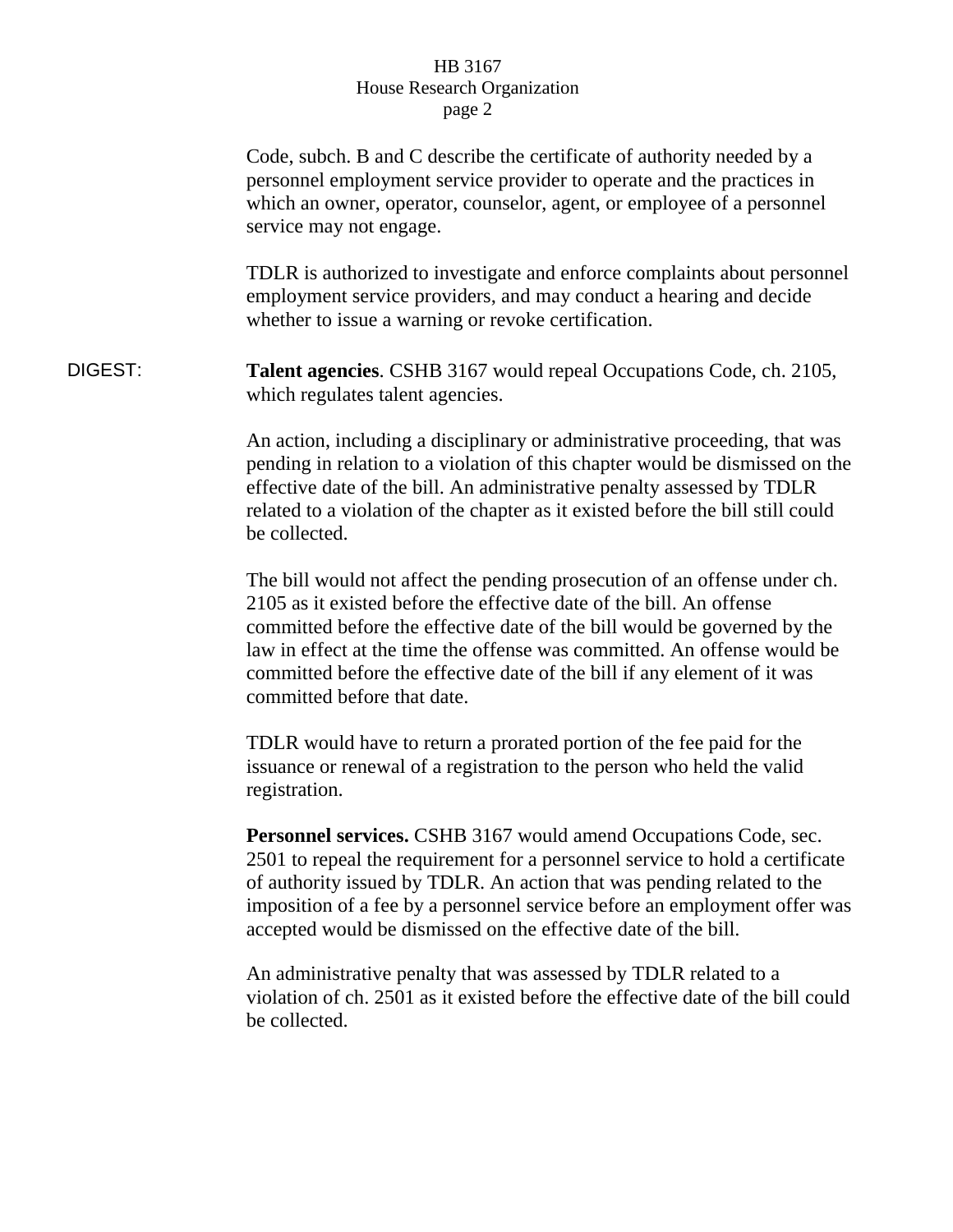## HB 3167 House Research Organization page 3

|                           | TDLR would have to return a prorated portion of the fee paid for the<br>issuance or renewal of a certificate of authority to the person who held the<br>valid certificate of authority.                                                                                                                                                                                                                 |
|---------------------------|---------------------------------------------------------------------------------------------------------------------------------------------------------------------------------------------------------------------------------------------------------------------------------------------------------------------------------------------------------------------------------------------------------|
|                           | The bill would take effect September 1, 2011.                                                                                                                                                                                                                                                                                                                                                           |
| <b>SUPPORTERS</b><br>SAY: | It is inefficient and unnecessary to continue the state licensing of talent<br>agencies and personnel service organizations. The number of licensees for<br>each group is so small that there is no benefit to the consumer to continue<br>regulation by TDLR. The Deceptive Trade Practices Act would provide<br>sufficient protections to consumers who could be harmed by either of<br>these groups. |
|                           | Talent agencies originally were regulated to protect actors from fraudulent<br>agents. However, there is widespread activity by unregulated parties that<br>offer similar services, and the regulations are easily circumvented,<br>rendering them ineffective.                                                                                                                                         |
|                           | Personnel services were first regulated in the 1970s, when people used<br>them widely to find employment. With the rise of the Internet and other<br>employment search methods, the use of personnel services has decreased.<br>This decline has eliminated the need for state regulation of such services.                                                                                             |
|                           | TDLR already is very limited in what it can investigate and enforce, and<br>there have only been minor complaints within the last year. CSHB 3167<br>would not have a significant impact on consumer protections.                                                                                                                                                                                       |
|                           | Provisions that were opposed in the original bill have been addressed by<br>the committee substitute.                                                                                                                                                                                                                                                                                                   |
| <b>OPPONENTS</b><br>SAY:  | Regulation of talent agencies originally was enacted to ensure that actors<br>were not swindled by talent agents who would take money in exchange for<br>future services and then disappear and also to protect legitimate talent<br>agencies. If there is widespread activity by unregulated parties, the bill<br>should address better regulation, instead of removing it completely.                 |
|                           | Personnel services were first regulated to protect job seekers from being<br>taken advantage of by being charged an upfront fee for services. Given the<br>currently high unemployment rate, we should not remove consumer<br>protections for the unemployed.                                                                                                                                           |